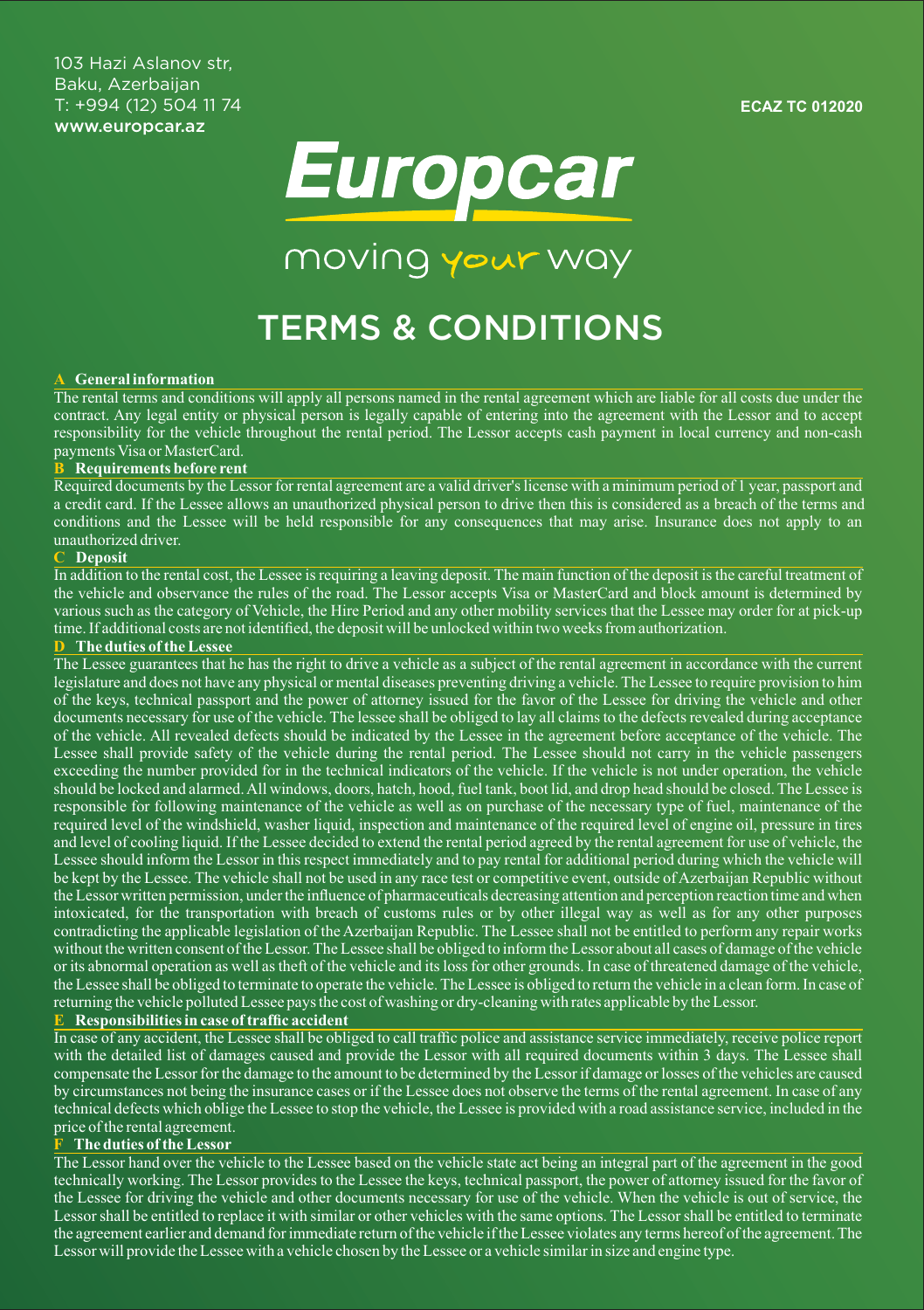### **G Additional services**

| The Lessor offers the various additional services that are not included in the price of your rental. List of additional services: |                                              |
|-----------------------------------------------------------------------------------------------------------------------------------|----------------------------------------------|
| <sup>o</sup> Baby Seat                                                                                                            | <sup>o</sup> Insurances / other protections  |
| <sup>o</sup> Additional Driver                                                                                                    | <sup>o</sup> Pick up and return out of hours |
| <sup>o</sup> Young Driver / Senior Driver                                                                                         | <sup>o</sup> SAT Navigation                  |
| <sup>o</sup> One Way (the right to collect and return the Vehicle in two different stations)                                      | <i><b>ODelivery</b></i> / Collection         |
| <sup>o</sup> Refueling service                                                                                                    | <sup>o</sup> Cross border                    |
|                                                                                                                                   |                                              |

°Additional rental days

The Lessee will find all the information enabling him to understand the pricing applied for its additional services in the Europcar Recommended Tariffs Guide attached to confirmation email (if a rental reservation is made online) and available from Europcar station and/or on the Europcar website.

# **H Insurance**

*Definitions:*

*Abnormal use:* means that the use of the vehicle whilst the Lessee is in charge of does not meet with the requirements of the rental agreement and does not meet with the standards of driving that would be expected of a reasonable and prudent driver.

Accident Report means a full and complete signed statement which records all of the facts of an accident or incident as they occurred

*Baggage:* means the Lessor and passengers travel bags and suitcases and the personal effects and belongings they contain. Personal effects include valuables worth 250EUR.

Excess amount is a specified sum of money that, provided the Lessee have complied with the rental terms and conditions and have not committed a breach of any applicable laws, is the maximum amount the Lessor will charge the Lessee for the cost of any damage caused to the vehicle as a result of a collision during the rental period or its attempted theft.

Collision means the impact of the Vehicle with another fixed or moving body or object

Protection in the rental agreement applies to the means by which the Lessee financial liability for any damage to or loss of a vehicle is limited to the excess amount.

Third Party Liability insurance provides the Lessee with protection against liability for another party's claims for damage to his/her property max 2500 EUR. Third Party Cover is a mandatory legal requirement and it is, therefore, an integral part of the rental agreement. The cost of it is included in the rental charge.

Basic protection product limits financial exposure of the Lessee for damage caused to the vehicle whilst it is in his/her care, for loss of the vehicle if it is stolen or if it is damaged because it is subject to an attempted theft or the Vehicle is subject to an act of vandalism whilst the vehicle is left parked unattended during the rental.

This protection does not cover the loss or theft of or damage to objects or property, (including luggage or goods) that are deposited or kept or transported in or on the vehicle by the Lessee or by any passenger.

This product protects the Lessee from liability for any amount greater than the excess amount for the following combined costs related to:

The cost of damage to or repair of the vehicle or its book value if it is not repairable and must be written off; and

Natural Catastrophes: The Lessee will be covered for the consequences of event qualifying as natural catastrophes as defined under Azerbaijan law. An excess, which is determined by Decree, will still be payable by the Lessee.

The Lessee will be financially liable for the full cost of the damage to the Vehicle if the damage is caused:

° By the willful acts of the Lessee; or

By an explosion or fire in or to the Vehicle because the Lessee is using it to transport dangerous goods (dangerous goods being any product or substance that, due to its nature or main characteristics, is reasonably considered to be dangerous and which, if not transported with appropriate caution and safety, could cause harm to the Vehicle, and to any Third Party within a reasonable distance of the Vehicle); or

° By negligence (which is behavior that falls below the standards expected of a reasonably sensible person in similar circumstances) or the negligence of the Passengers (for example but not limited to a fire caused by the use or disposal of cigarettes or cigars);

# Because the keys are lost or stolen

° If the vehicle is stolen or damaged because of the Lessee negligence or more specifically (but without limitation) as a result of keys being left in the Vehicle whilst it is unattended or having been delivered to an unauthorized person; the Lessee failure to use the anti-theft system appropriately, any failure by the Lessee to return the keys to the Lessor or if the Lessee left the Vehicle unlocked when he (or she) weren't using it.

Comply with terms and conditions and all applicable law and traffic regulation when the Lessee is driving the Vehicle. Notify the Lessor within 1 hour of the date on which the incident took place and, in any event, before the end of the rental period. The Lessee must also return to the Lessor a full and complete Accident Report or any other document which the Lessor believes will be useful in support of it.

The Lessor will calculate the average cost of light damage from the table matrix that can be found at pick-up stations. If the damage is not listed in the table matrix (because it does not fit in with what is considered to be 'light damage' or it is not feasible to calculate the average price) then an independent expert will evaluate the damage cost which may be as much as the full book value.

Glass, lights and tire protection product will apply to any damage that occurs to glass (excluding sunroofs or panoramic roofs), lights or tires in circumstances of the normal use of the Vehicle during the rental. If, and only if, such damage occurs as a result of a collision then the cost to repair or replace glass (including sunroofs or panoramic roofs), lights or tires will be covered by the collision damage protection.

If during rental any glass or lights on the Vehicle are broken or any tires on the Vehicle are damaged and the Lessee has not purchased this protection then the Lessee will be liable for the full cost of the damage that is incurred by the Lessor.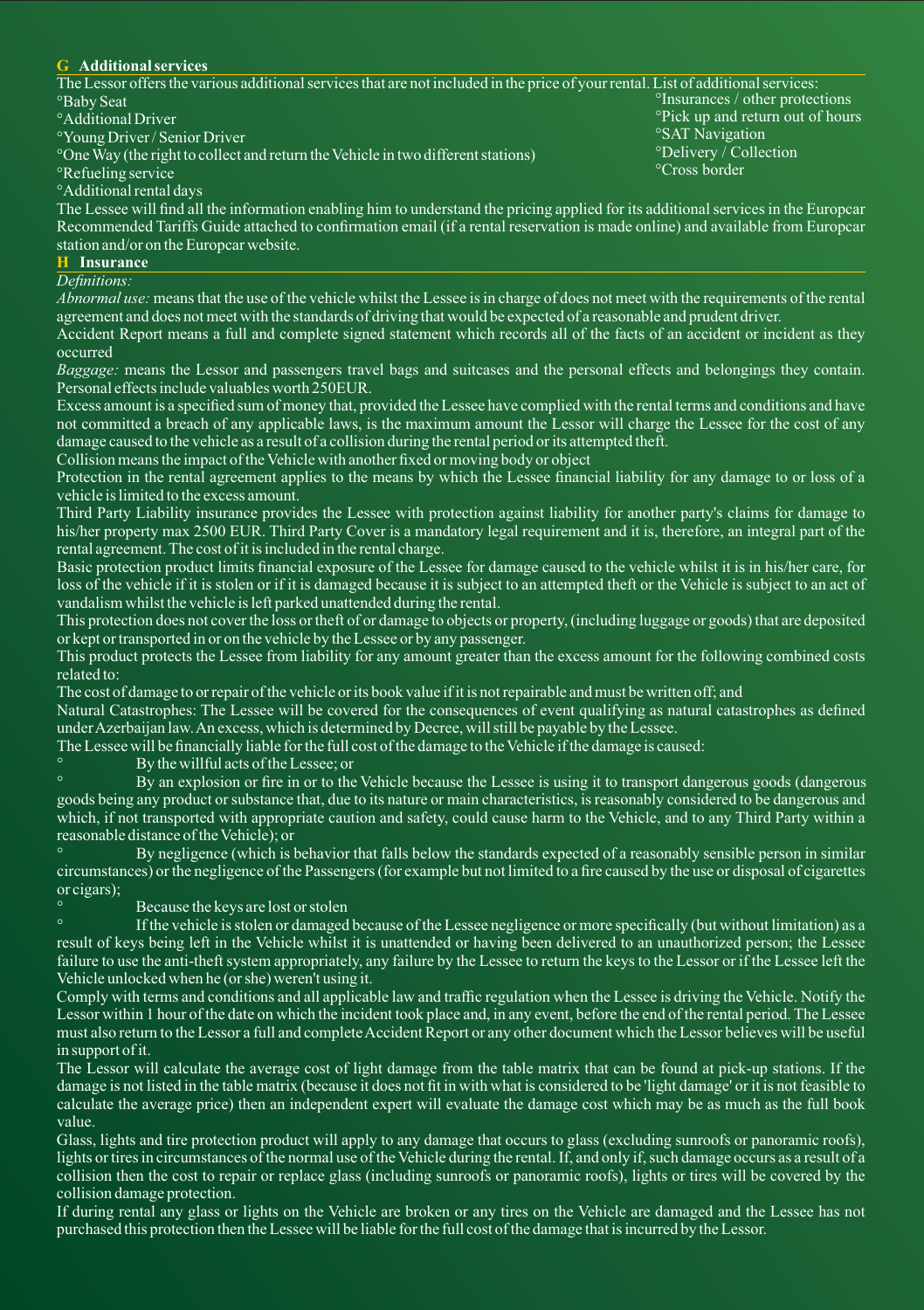Personal accident protection product the Lessee can claim for the financial cost of any of the following potential consequences resulting from the Lessee death or injury in a collision that occurs when the Lessee is driving the Vehicle. Provided the Lessee have not committed a breach of any applicable laws (including any relevant road traffic regulations and, in particular, relating to the wearing of seat belts and not exceeding the official passenger capacity of the vehicle – for instance if 7 people are injured in a 5 seater vehicle then the Personal Accident protection will simply not apply at all) then the Lessee will be entitled to the protection up to the indemnity limit which is 2500 EUR. However, if the Lessee didn't comply with those laws or regulations then the insurer may refuse the cover altogether or, if it can be shown that the Lessee was partially responsible for the level of injury the Lessee suffered in the collision or incident, it may seek to reduce its liability for the costs.

Basic protection is included in the quoted rental price. It limits the financial liability to the Lessee in case of damage of the vehicle caused by collision, theft or attempted theft. The excess amount for Basic Protection varies depending on the vehicle category chosen. Basic protection is mandatory for rental. Other protection products are available to the Lessee for an extra charge.

Medium protection reduces financial liability of the Lessee in case of damage to the vehicle as a result of collision, theft or attempted theft. Medium protection package also protects the Lessee in the event of damage to the windscreen, headlights or tires. It also includes personal accident protection that provides indemnity for drivers and people in the vehicle in case of bodily injury or death.

Premium protection package waives financial liability of the Lessee in case of damage to the vehicle, windscreen, mirrors, headlights or tires as a result of collision, theft or attempted theft. It also includes personal accident protection, covering drivers and passengers in the event of bodily injury or death. Also covering personal effects in the event of lost or damaged luggage.

#### **I Damage management**

Depending on the type of protection the Lessee bought for the rental, the Lessee may not have to pay for the damage, or the Lessee may only be partially liable. See the Insurance provision in the terms and conditions. If the Lessee identifies some damage with the Lessor on returning the vehicle, the Lessee can acknowledge the damage by signing the agreement. The Lessor will then provide the Lessee with an invoice describing the repair costs plus an administration fee for the treatment of the damage that will be charged to the Lessee. Repair costs vary depending on the type of damage:

Head restraints – 70EUR up to 350EUR Interior cleaning – 30EUR up to100EUR

Seats/Covers/Doors Lining/Door Cover – 100EUR up to 450 EUR Mats – 30 EUR up to  $150$  EUR

Radio/CD Player/ Multimedia screen – 300EUR up to 1500EUR

Exterior dent no paint less than 2cm – 50EUR up to 100EUR

Exterior dent plus paint less than 2cm – 80EUR up to 160EUR

Scratches less than 2cm – 50EUR up to 150EUR

Exterior dent no paint more than 2cm – 80EUR up to 200EUR

Exterior dent plus paint more than  $2cm - 120EUR$  up to 300EUR

Scratches more than 2cm – 80EUR up to 200EUR

Scratches more than  $2cm - 80EUR$  up to  $200EUR$ 

Headlights – 80EUR up to 1200EUR Windscreen – 300EUR up to 800EUR Bumper Skirt – 80EUR up to 400EUR Badge – 20EUR up to 100EUR Rear View Mirror – 80EUR up to 200 EUR Keychain – 10EUR up to 20EUR Jack – 20EUR up to 50EUR Spare wheel  $-$  80EUR up to 500EUR Door Mirror – 50EUR up to 400EUR Side Indicators – 50EUR up to 150EUR Molding – 50EUR up to  $150$ EUR Dashboard – 300EUR up to 1500EUR

The actual cost of the damage will be influenced by the make and model of the vehicle the Lessee is renting. More substantial damage impairing the use of the vehicle and requiring its temporary immobilization, such as bodywork damage will be evaluated by an independent expert and charged according to the expert's report or cost estimation made by an independent auto-repair garage. Administration fee 50 EUR will be added to the total amount.

If the damage is identified upon the return of the Vehicle when the inspection is made, in the Lessee presence and in the presence of the Lessor, and if the Lessee acknowledges the damage by signing the statement of return of the Vehicle, the Lessee will be charged the agreed excess amount upon end of the hire.

If the Lessee contests Damage and the invoicing thereof by refusing to sign the statement of return of the Vehicle, the Lessor will apply the procedure described below Damage identified in your absence.

If damage is identified during the inspection of the Vehicle by the Lessor or its representative without the Lessee presence, the Lessor will send the following documents:

- Statement of return of the vehicle describing all damage identified
- Pictures of the Damage

- If possible an estimate of the costs of repair that will vary depending on the nature of the damage.

The Lessee will be able to challenge Damage identified and the invoicing thereof within seven (7) days after the sending (by email or regular letter) of said documents.

If the Lessee fails to challenge or cannot justify the damage within the above mentioned period of seven (7) days, the Lessor reserves the right to invoice you the cost of the repairs identified.

#### **J The rental price includes**

The basic rental charges include third party liability, basic protection with a deductible amount depending on the product which added to the rental agreement and technical assistance in case of impairment of the vehicle working order not caused by the Lessee. The price the Lessee will pay comprises the rental charge for the agreed number of calendar days including VAT.

# **K Other charges**

In case of violation of the terms and commitment of actions deteriorating the vehicle, the Lessee shall pay the Lessor fines in the following amount:

In case of smoking in the vehicle - 40 EUR;

In case of wheel damage – full amount for a new wheel with the same manufacturer and size;

In case of loss of a key - 250 EUR;

In case of loss a plate number -250 EUR;

In case of loss a vehicle ID - 250 EUR;